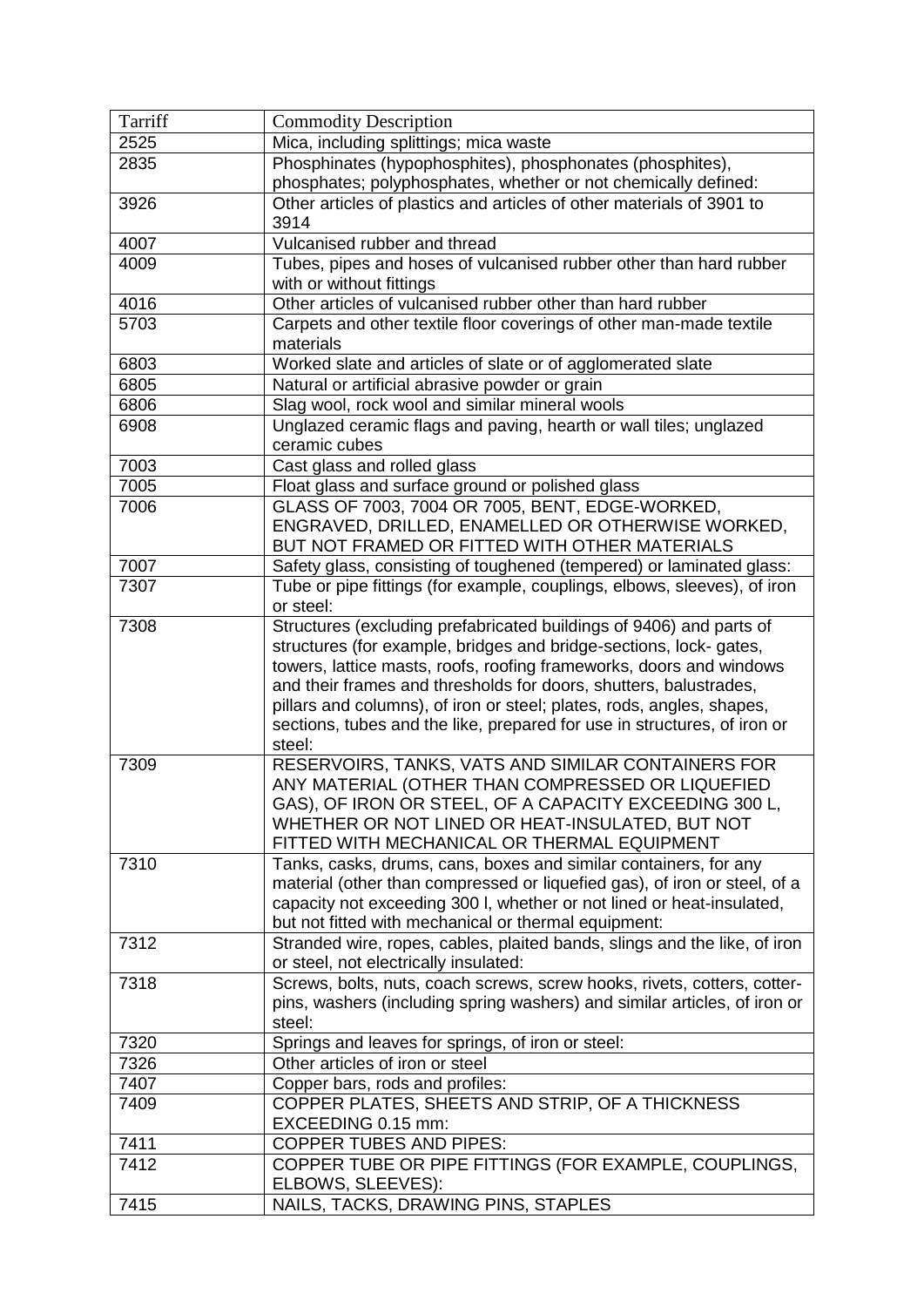|      | (OTHER THAN THOSE OF 8305) AND SIMILAR                |
|------|-------------------------------------------------------|
|      | ARTICLES, OF COPPER OR OF IRON OR STEEL               |
|      | WITH HEADS OF COPPER; SCREWS, BOLTS,                  |
|      | NUTS, SCREW HOOKS, RIVETS, COTTERS,                   |
|      | COTTER-PINS, WASHERS (INCLUDING SPRING                |
|      | WASHERS) AND SIMILAR ARTICLES, OF COPPER:             |
| 7607 | ALUMINIUM FOIL (WHETHER OR NOT PRINTED                |
|      | OR BACKED WITH PAPER, PAPERBOARD,                     |
|      | PLASTICS OR SIMILAR BACKING MATERIALS)                |
|      | OF A THICKNESS (EXCLUDING ANY BACKING) NOT EXCEEDING  |
|      | $0.2$ mm:                                             |
| 7608 | ALUMINIUM TUBES AND PIPES:                            |
| 7609 | ALUMINIUM TUBE OR PIPE FITTINGS (FOR EXAMPLE,         |
|      | COUPLINGS, ELBOWS, SLEEVES)                           |
| 7610 | ALUMINIUM STRUCTURES (EXCLUDING                       |
|      | PREFABRICATED BUILDINGS OF 9406.00.00) AND            |
|      | PARTS OF STRUCTURES (FOR EXAMPLE,                     |
|      | BRIDGES AND BRIDGE-SECTIONS, TOWERS,                  |
|      | LATTICE MASTS, ROOFS, ROOFING                         |
|      | FRAMEWORKS, DOORS AND WINDOWS AND                     |
|      | THEIR FRAMES AND THRESHOLDS FOR DOORS,                |
|      | BALUSTRADES, PILLARS AND COLUMNS);                    |
|      | ALUMINIUM PLATES, RODS, PROFILES, TUBES               |
|      | AND THE LIKE, PREPARED FOR USE IN STRUCTURES:         |
| 8302 | BASE METAL MOUNTINGS, FITTINGS AND                    |
|      | SIMILAR ARTICLES SUITABLE FOR FURNITURE,              |
|      | DOORS, STAIRCASES, WINDOWS, BLINDS,                   |
|      | COACHWORK, SADDLERY, TRUNKS, CHESTS,                  |
|      | CASKETS OR THE LIKE; BASE METAL HATRACKS,             |
|      | HAT-PEGS, BRACKETS AND SIMILAR                        |
|      | FIXTURES; CASTORS WITH MOUNTINGS OF                   |
|      | BASE METAL; AUTOMATIC DOOR CLOSERS OF BASE METAL:     |
| 8307 | FLEXIBLE TUBING OF BASE METAL, WITH OR WITHOUT        |
|      | FITTINGS:                                             |
| 8481 | TAPS, COCKS, VALVES AND SIMILAR APPLIANCES FOR PIPES, |
|      | BOILER SHELLS, TANKS, VATS OR THE LIKE, INCLUDING     |
|      | PRESSURE-REDUCING VALVES AND THERMO-STATICALLY        |
|      | <b>CONTROLLED VALVES:</b>                             |
| 8484 | GASKETS AND SIMILAR JOINTS OF METAL SHEETING          |
|      | COMBINED WITH OTHER MATERIAL OR OF TWO OR MORE        |
|      | LAYERS OF METAL; SETS OR ASSORTMENTS OF GASKETS AND   |
|      | SIMILAR JOINTS, DISSIMILAR IN COMPOSITION, PUT UP IN  |
|      | POUCHES, ENVELOPES OR SIMILAR PACKINGS; MECHANICAL    |
|      | <b>SEALS:</b>                                         |
| 8536 | ELECTRICAL APPARATUS FOR SWITCHING OR                 |
|      | PROTECTING ELECTRICAL CIRCUITS, OR FOR                |
|      | MAKING CONNECTIONS TO OR IN ELECTRICAL                |
|      | CIRCUITS (FOR EXAMPLE, SWITCHES, RELAYS,              |
|      | FUSES, SURGE SUPPRESSORS, PLUGS, SOCKETS,             |
|      | LAMP-HOLDERS AND OTHER CONNECTORS,                    |
|      | JUNCTION BOXES), FOR A VOLTAGE NOT                    |
|      | EXCEEDING 1 000 VOLTS; CONNECTORS FOR                 |
|      | OPTICAL FIBRES, OPTICAL FIBRE BUNDLES OR CABLES:      |
| 8544 | INSULATED (INCLUDING ENAMELLED OR                     |
|      | ANODISED) WIRE, CABLE (INCLUDING COAXIAL              |
|      | CABLE) AND OTHER INSULATED                            |